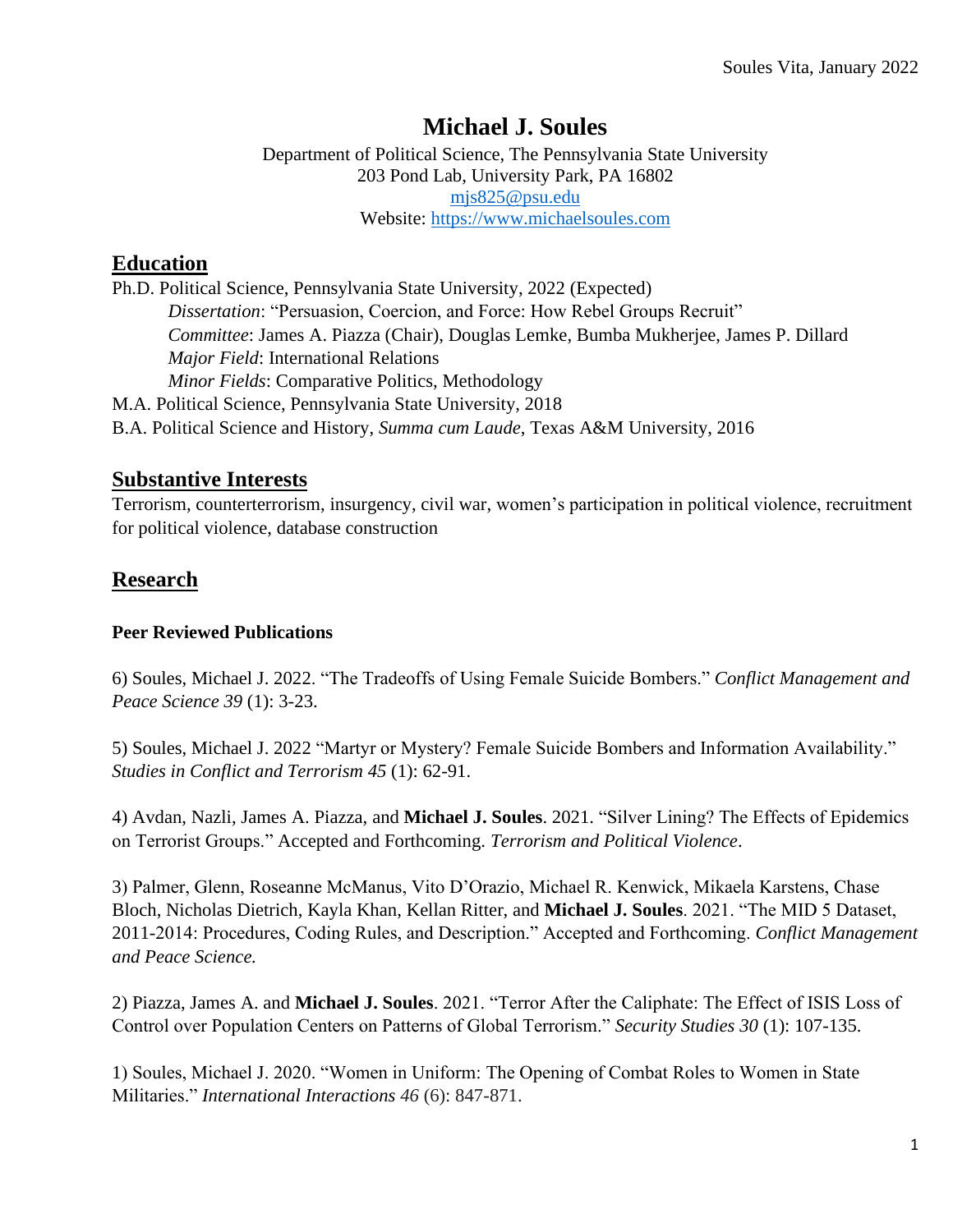### **Working Papers**

"Thinking Outside of the Box: Transnational Terrorism in Civil Wars." *Invited to Revise and Resubmit.*

Karstens, Mikaela, **Michael J. Soules**, and Nicholas Dietrich. "A Crack in the Foundation: Event Data, Newspaper Databases, and Threats to Validity and Replicability." *Under Review*.

"Recruiting for Rebellion: Introducing the Rebel Appeals and Incentives Dataset (RAID)."

Kahn, Kayla, James A. Piazza, and **Michael J. Soules**. "The Electoral Performance of Far-Right Populist Political Parties and the Prevalence of Right-Wing and Left-Wing terrorism."

Avdan, Nazli, **Michael J. Soules**, and James A. Piazza. "Targeting the Vulnerable: Internally Displaced Populations and Sexual Violence in Civil Wars."

Howarth, Kathryn and **Michal J. Soules**. "Militant Group Recruitment and Terrorism in Civil Wars."

Bolte, Brandon and **Michael J. Soules**. "Comparing the ISIS and al-Qaeda Networks."

#### **Works in Progress**

"Persuasion, Coercion, and Force: How Rebel Groups Recruit." (Dissertation)

"Far From Home: Transnational Terrorism and Civil War Outcomes."

"Gender Norms and Support for ISIS."

"Female and Male Right-Wing Extremists in the United States."

### **Grants, Fellowships, and Awards**

#### **The Pennsylvania State University:**

Robert S. Friedman Award for Excellence in Teaching, Fall 2020 – Spring 2021 Outstanding Political Science Graduate Student, Fall 2019 – Spring 2020 Research and Graduate Studies Office (RGSO) Dissertation Support, \$2,000 – Fall 2020 Research and Graduate Studies Office (RGSO) Dissertation Support, \$1,000 – Fall 2019 Program for Empirical International Relations (PEIR) Fellowship, Fall 2019 – Spring 2020 Robert W. Graham Endowed Graduate Fellowship, Summer 2017 and Summer 2018 Florence and Angelo Paterno Graduate Fellowship in the Liberal Arts, Fall 2017– Spring 2018

### **Professional Experience**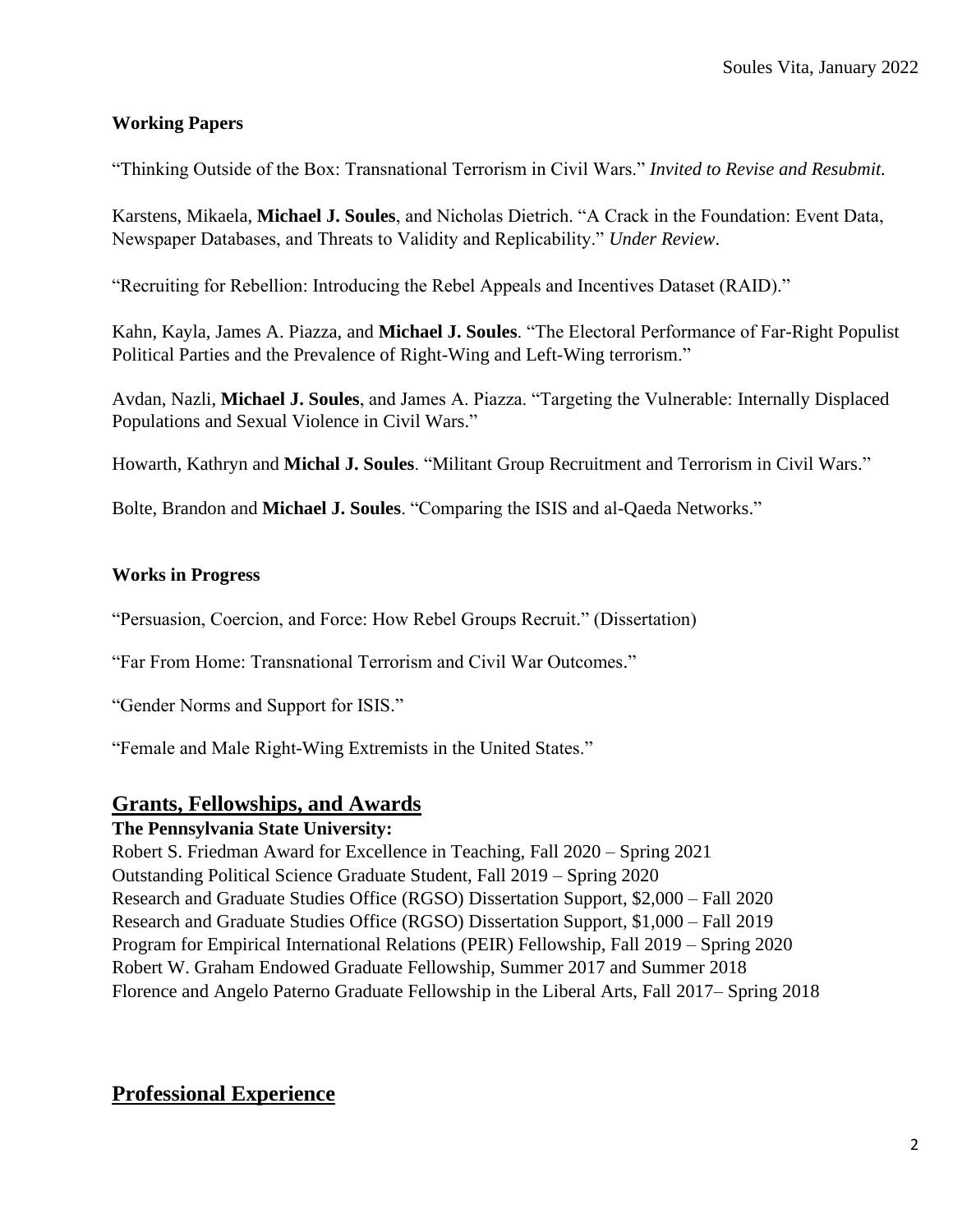### **Research**

Research Assistant for James A. Piazza, Summer 2020 and Fall 2021 Research Assistant for Glenn Palmer and Roseanne McManus for the Militarized Interstate Dispute (MID) 5.0 Dataset, Summer 2018 – Summer 2019

#### **Teaching**

### *Instructor of Record*

PLSC 418W- International Relations Theory (World Campus), Fall 2021 GLIS 400 - Seminar in Global and International Studies (Civil Wars), Fall 2020 PLSC 439 - The Politics of Terrorism, Summer 2019

#### *Teaching Assistant*

PLSC 14 - Introduction to International Relations, Douglas Lemke, Spring 2017 PLSC 14 - Introduction to International Relations, Errol A. Henderson, Fall 2016

### **Guest Lecturing**

"The Strategic and Sociopolitical Determinants of Female Suicide Terrorism" for James Piazza's PLSC 439-Terrorism Class, Fall 2018, the Pennsylvania State University "Women's Status and the Prevalence of Female Suicide Bombers" for James Piazza's PLSC 439-Terrorism Class, Spring 2018, the Pennsylvania State University "The Battlefield and Propaganda Advantages of Female Suicide Bombers" for James Piazza's PLSC 439-Terrorism Class, Spring 2018, the Pennsylvania State University "Expect the Unexpected: The Strategic Use of Female Suicide Bombers (And Why Variable

Measurement Matters)" for Anne Whitesell's PLSC 308-Research Design Class, October 2017, the Pennsylvania State University

"Introduction to Terrorism" for Douglas Lemke's PLSC 014-Introduction to International Relations Class, Spring 2017

### **Conference Participation**

"Gender and Conflict" workshop participant at the Peace Science Society International North American Meeting (November 2020).

"Persuasion, Coercion, and Force: Introducing the Rebel Appeals and Incentives Dataset (RAID)" Presented at the America Political Science Association Annual Meeting (September 2020).

- "The Surviving Victim Problem: Causes and Consequences of Non-Lethal Violence" workshop participant at the Peace Science Society International North American Meeting (Manhattan, November 2019).
- "Women in Uniform: The Opening of Military Combat Roles to Women" Presented at the America Political Science Association Annual Meeting (Washington, D.C., August 2019).
- "The Strategic Use of Female Suicide Bombers*"* Presented at the International Studies
	- Association Annual Convention. (Toronto, March 2019).

"The Scientific Study of Gender and Conflict" workshop participant at the Peace Science

- Society International North American Meeting (Austin, November 2018).
- "Breaking Through: Female Suicide Bombers and Media Freedom" Presented at the American